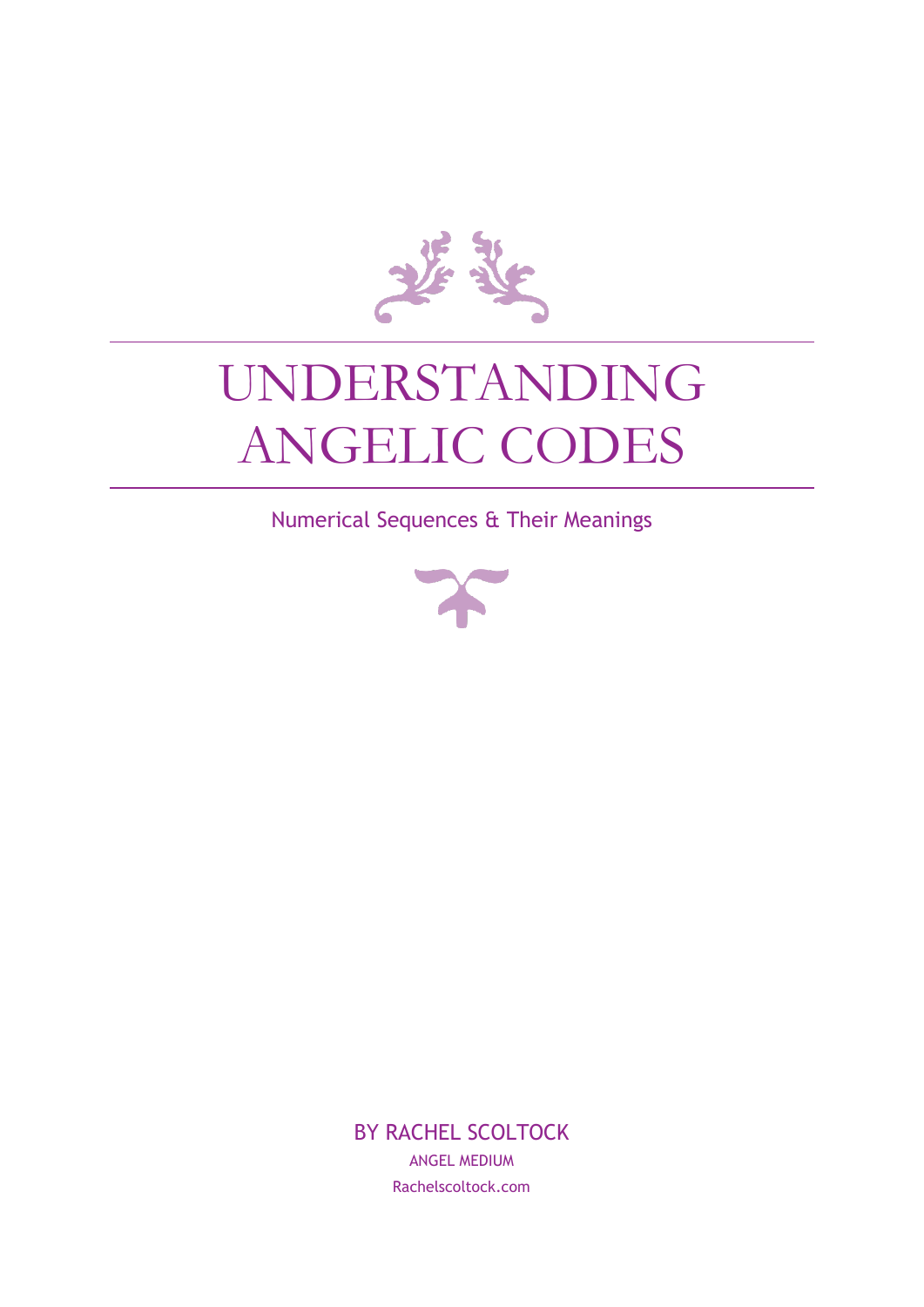## UNDERSTANDING THE ANGELIC CODES

WHAT DOES IT MEAN TO SEE REPETITIVE NUMERICAL SIGNS?

Have you noticed repetitive numerical sequences appearing to you so often they can't be dismissed as *just* a coincidence?

These numbers can appear on clocks, till receipts, registration plates, social media and everywhere you see digital numbers.

Perhaps 111 or 222 appear serendipitously on your phone when you are facing a big decision or reaching up to Heaven for answers. Maybe you keep seeing 444 or 333 on registration plates when you drive and you don't know what it means, but your gut tells you these numbers mean *something*!

Well these numbers do have meaning.

Repetitive number sequences aka Angelic Codes are a sign from the Divine delivered by your angels.

With these Codes your angels are trying to get your attention, teach you something or send a vital message.

#### **All signs from the angels have 3 things in common:**

- Their frequency- they appear 3 or more times
- The timing they show up just when you need help!
- A sense of inner knowing- you feel connected to something greater than you when you see them.

The word *angel* Means Messenger of God. The angels are Divine Intelligent guides who watch over you and bring you messages and signs. Your Angels act as a bridge between Heaven and Earth, carrying the thoughts and energies of God/the Universe to you and taking your prayers across the veil to be answered.

> As your personal guides angels use signs and codes to capture your attention and to give you specific messages and comfort.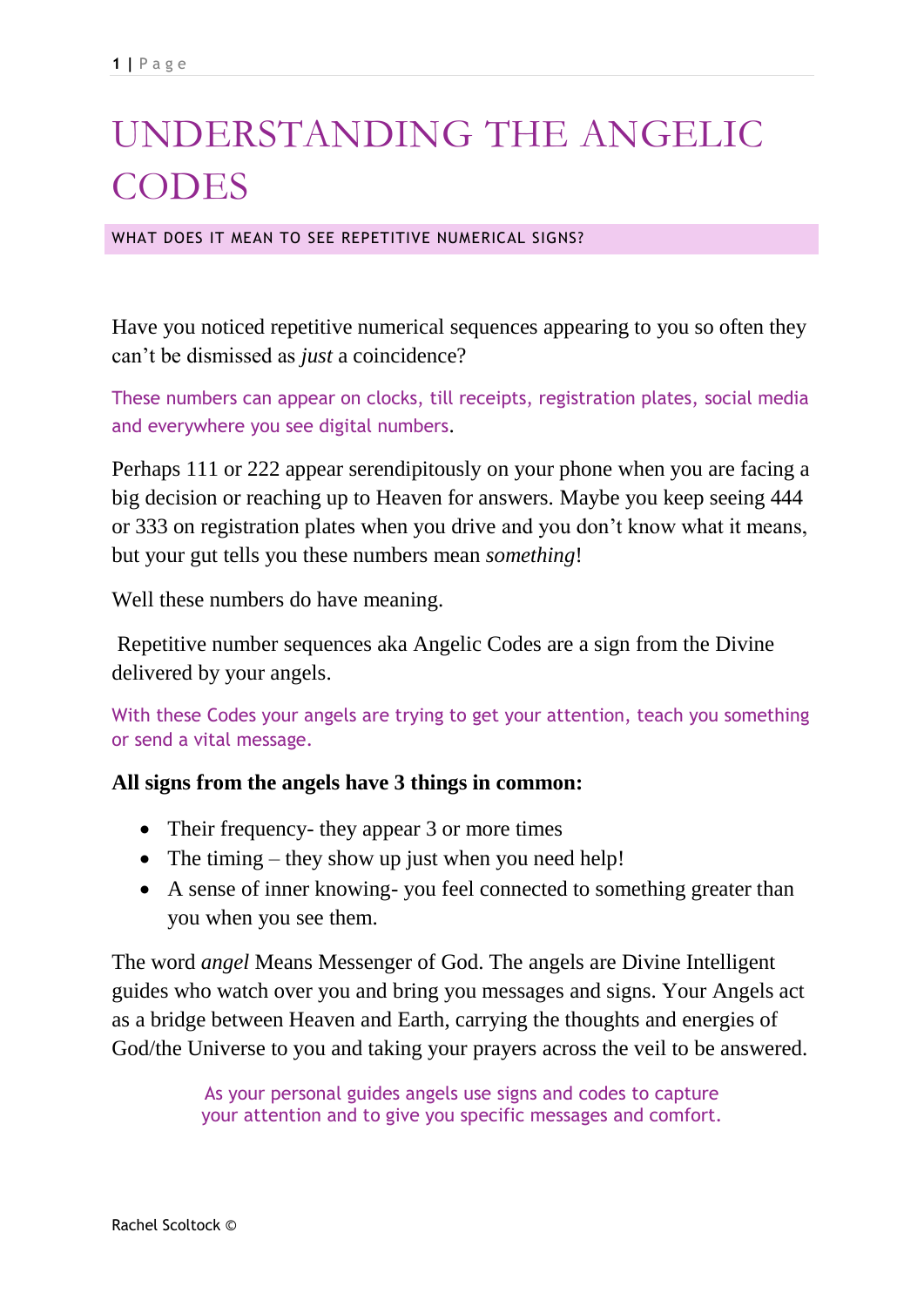Signs can be a simple reminder of your Divine origins and the spiritual guardians who watch over you.

> The more you connect with the angels and your Soul, you will notice that your signs seem coded with a more complex personal message.

Angelic Codes appear when you are working to improve your life.

These numbers arranged in certain sequences have specific meanings for you and demonstrate that your angels are working closely with you to heal your life and align with the highest good in all ways.

#### **Your angels are with you throughout your earthly life to help you to overcome challenges and pain and guide you to the highest expression of your life.**

They will help you to solve problems, heal from painful experiences and they'll guide you to happiness, health, prosperity and love if you sincerely ask them and follow their guidance.

> Angels are not here to judge or control you, in fact you have free will to chose whatever you want to do with your precious minutes, hours and days!

When you ask for their help, expect to be guided to your highest good. They'll teach you the laws of the Universe such as manifesting if you ask. They'll never steer you towards lower energies, harmful exploits or anything that will bring you down.

You always have the last say and you get to choose whether you follow their direction or not.

> Angel Codes (especially Awakening Codes such as 111) can appear seemingly out of the blue when your Soul is ready to "awaken". This means that you are being nudged to become more spiritually aware and see that there is more to life beyond the material world.

You may have a big life purpose, a mission which involves making a difference to the world. Genuinely spiritually conscious people can be sensitive, loving, kind, and giving. They want to help the planet and its inhabitants and shine their "light" into the world. **Empathy, kindness and sensitivity are strong characteristics of an awakened human being!**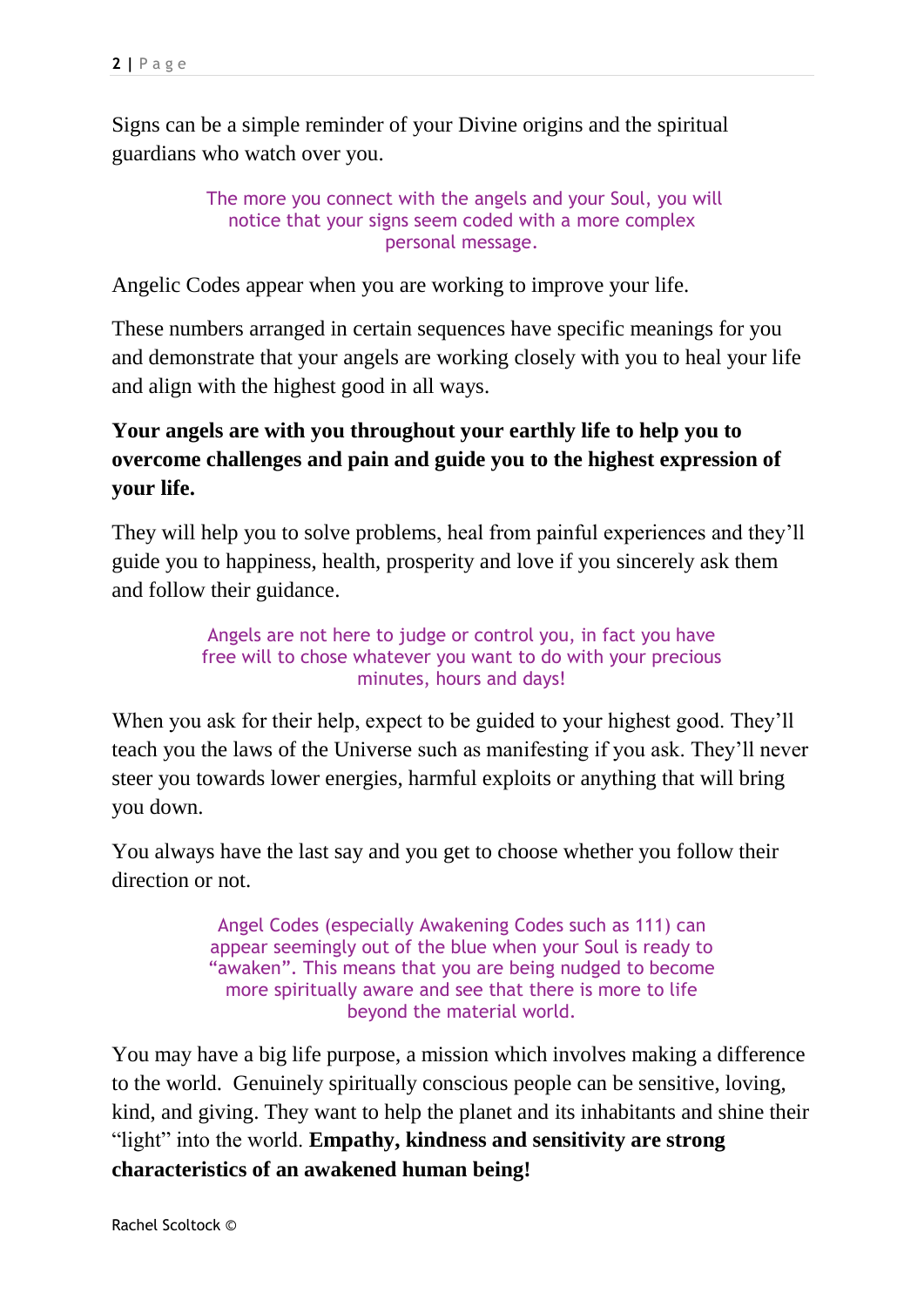Your awakening might align with a difficult life challenge, an accident, a trauma or a series of events which force you to reframe your beliefs and prejudices about life and yourself.

> Many souls are awakening right now, more than ever before. The lightworkers, avatars and prophets that came before us, along with the angels have worked hard to bring spiritual consciousness to the world to enable this.

The planet needs to be inhabited by spiritually conscious empathic and compassionate souls who are unwilling to act out of ego greed and fear and refuse to live in ways that harm.

Every individual has a personal purpose to live intentionally and peacefully. Within that purpose you learn soul lessons which leads you to discovering ways to manifest abundance and happiness for yourself.

Some people feel drawn to a bigger purpose to share their light and knowledge with others, and to change the world through role modelling. Your angels are with you to help you to fulfil your purpose.

When angels are verbally invited into your life, they can do more for you and this is when the signs appear more frequently. Angelic codes can be simple or profound messages which mean something different to everyone.

> See the numbers as coaching from the angels offering you a clear message or a reminder to stay on your spiritual path.

Angelic Codes can appear almost anywhere: on car registration plates, on tickets and dockets, digital clocks, phone numbers, tee shirts, buses, aeroplanes tickets and boats. The angels will get a message to you in very creative ways.

When you learn the general meaning of the number you will discover the message locked with in the codes.

You may end up applying your own intuitive meaning to a certain angelic code, for instance Sandy told me that whenever she sees 333, she is reminded to say a gratitude prayer. Angela always knows something special is going to happen when she notices 111. Trust your own intuition but use this book as a guide.

Pay attention to what shows up for you 3 or more times, notice the timing of the code, and the feeling that it evokes within you.

Here are the angelic codes and the meanings I have been given by the angels.

Rachel Scoltock ©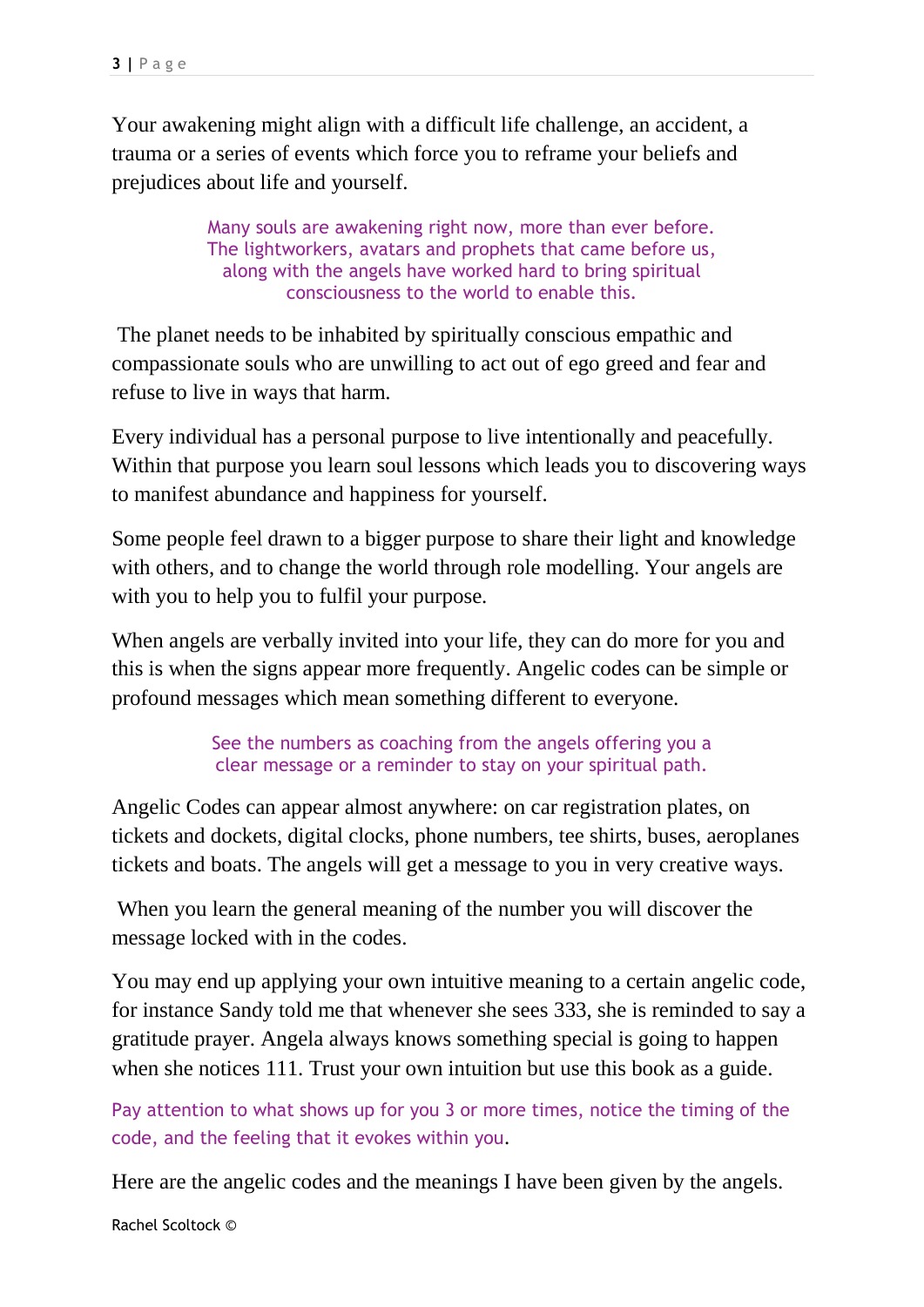#### THE ANGELIC CODES:

Angelic codes are double, triple or quadruple number sequences that you notice repeatedly, such as 11, 111, or 1111.

#### 111 THE AWAKENING CODE

This is the cosmic alarm clock ringing to awaken you to learn the spiritual truth about yourself and life.

The foundation lesson in spiritual awakening is learning that your thoughts create your experience. When you see 11 (the cosmic gateway) it is a code telling you that you are manifesting something right now.

When you see 111 or 11 the angels wish you to be aware of your thoughts and beliefs because you are manifesting right at that moment. You need to change the thought and pray for help to undo any negative effects.

#### 111 is a reminder for awakened individuals to uplift their thoughts urgently

The angels are reminding you that you need to use your mind to manifest what you want. Stop complaining, judging or beating yourself up and start using mantras and prayer to change your life.

Know that your thoughts influence everything, not just you. The world needs more awakened individuals who are not contributing to the clouds of fear and judgement over the earth.

#### 222 YOUR PRAYERS ARE MANIFESTING HAVE FAITH

The seed of your thoughts is growing. This is a sign to keep the faith and also to celebrate and add extra positive energy to your mind and life.

Your thoughts and prayers have been heard and answered by Heaven. Continue to have faith and don't be tempted to give up. This is a very strong message to keep doing the spiritual work to manifest what you want.

#### 333- SPIRITUAL GUIDANCE IS HERE

Stop and tune in to your intuition to receive the action steps you need to take.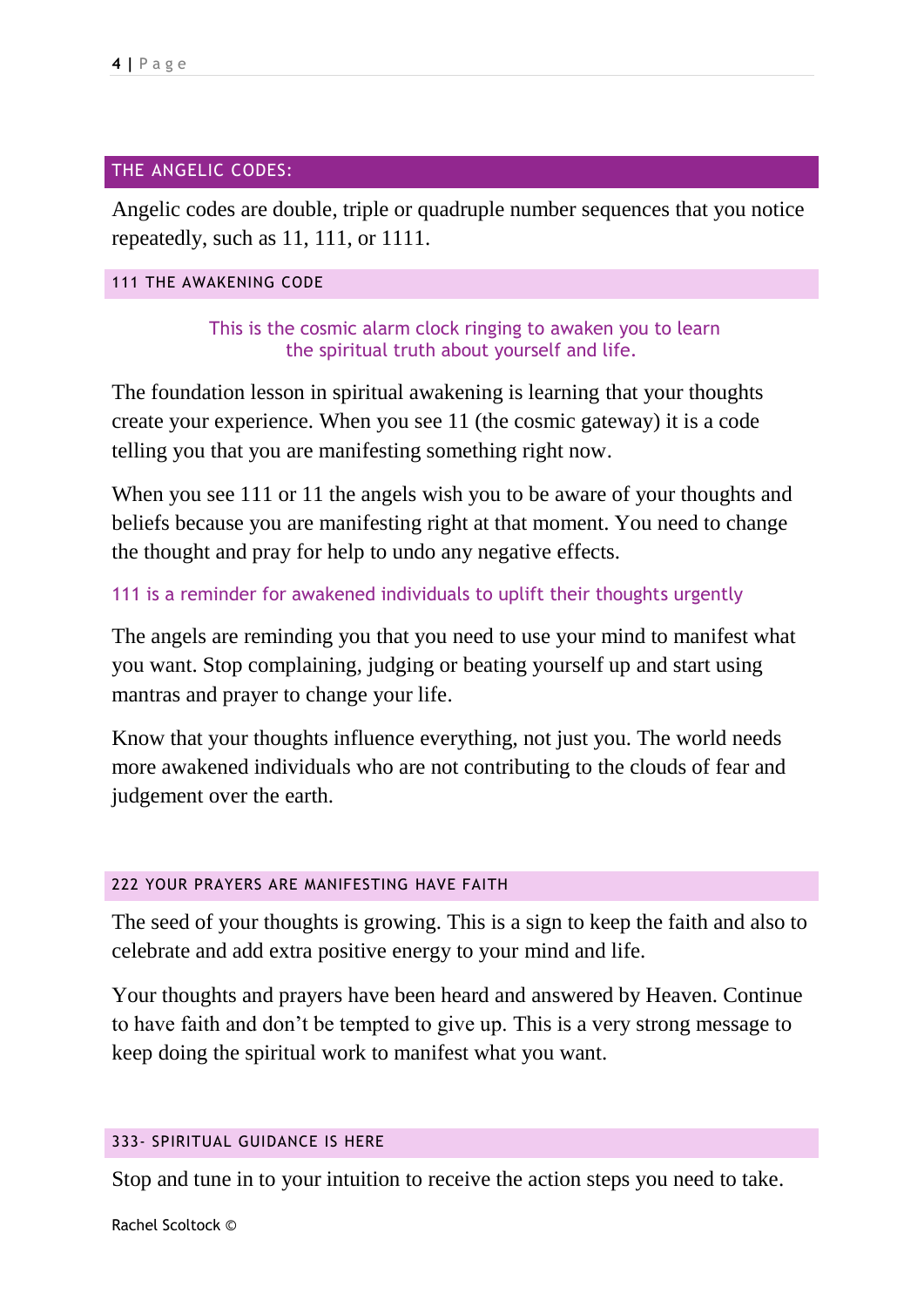You have attracted extra help and guidance. Your vibe is raising considerably.

Call in your guides aka masters of the light your angels and God to help you with your situation.

Work with your Higher Energy and the Divine intelligence to bring about a truly powerful and high vibrational outcome.

> Your spiritual guidance might come as repetitive thoughts, synchronicity, or visions.

3 is a sacred number which represents the Holy Trinity: The Father, son, holy Spirit-which in non-patriarchal terms is – *The Divine Source, the physical human and the Spiritual energy of the universe*

444 MANY ANGELS SURROUND YOU. PLEASE ASK THEM FOR HELP

This is a hello from heaven. 4 is sent to support you and remind you that the angels are with you!

The angels are working with you, because you've asked for and attracted their help.

I always see lots of 44's when I have prayed for help. 444 are like a white feather, showing me that my prayers are heard.

#### 555 BIG CHANGES ARE MANIFESTING

This number can appear as encouragement when you have been manifesting or praying for a change. It can be giving you forewarning of a positive life shift in any situation which is concerning you.

You've manifested these changes and they are divinely guided. Make sure you keep up with the positive mindset.

#### 666 SHIFT YOUR THOUGHTS TO A MORE SPIRITUAL MINDSET

This maybe a sign that your ego mind has taken over and it's effecting your situation negatively.

This message comes when you've temporarily forgotten that all physical and material items including money originate from Source.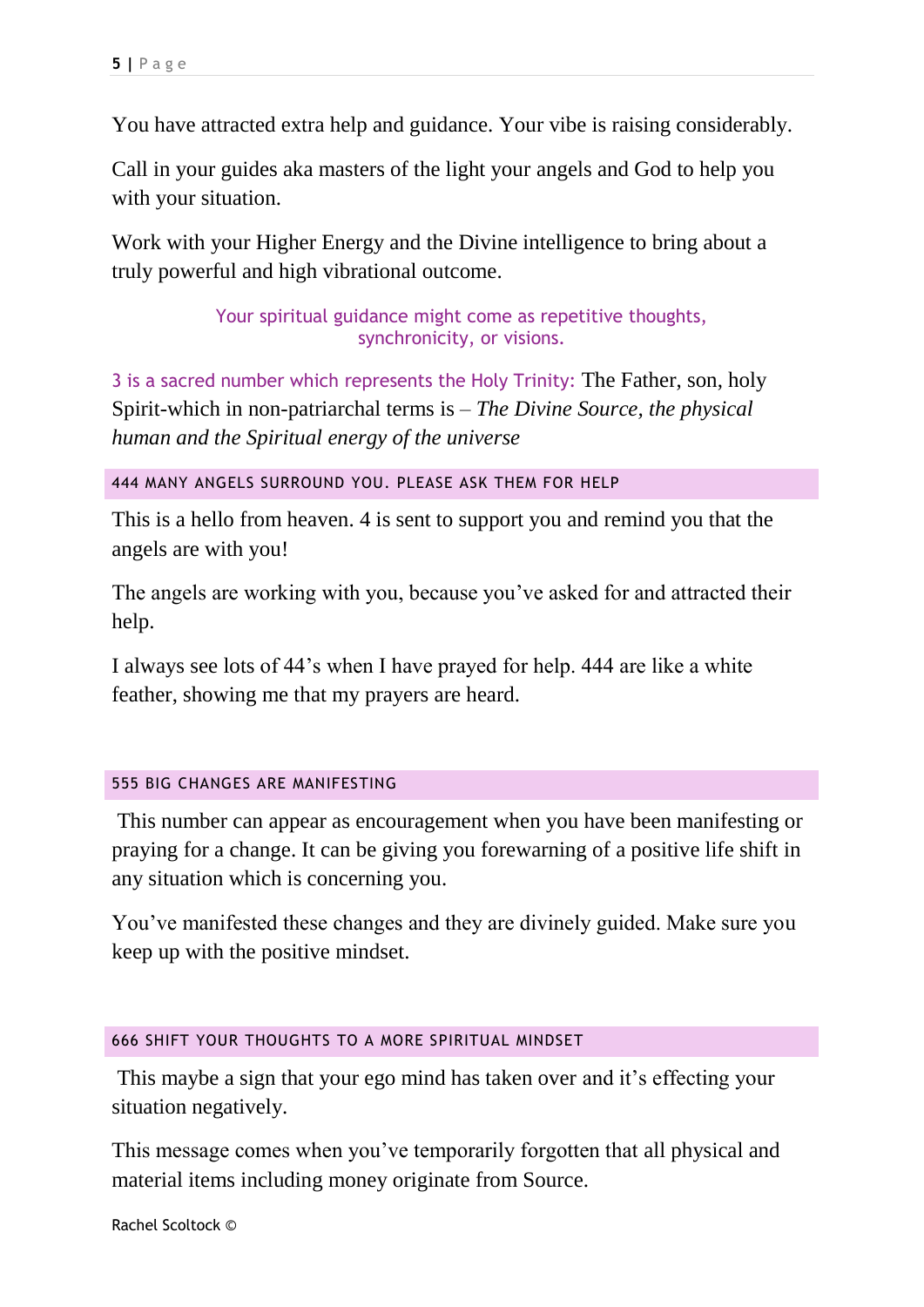#### Everything is energy and your whole material life is affected by how you think.

When you focus too much on the material world you get caught in the world of karma and drama. This can make you unhappy and choke off your abundance.

You need to remember that you are a spiritual being having a physical life, not the other way around.

When you see 666, switch your thoughts and connect with your angels and the fear blocks will dissolve. Pray and repeat mantras such as: *The Divine is the source of all my good. I am One with the Universe.* 

#### 777 YOU ARE ON THE RIGHT TRACK KEEP GOING

This is confirmation that your current thoughts and actions are right for you.

The angels are encouraging you to keep up your positive mindset and go forward with your Divinely inspired ideas.

When you see 777 you are getting closer to what you want. You are also connected with your soul and your purpose. Stay connected with your angels and God to ensure you stay aligned.

#### 888 ABUNDANCE IS COMING YOUR WAY

Prosperity and real abundance are possible for you now, if you continue to shift your mindset to a spiritual prosperity mindset rather than scarcity and fear.

This means that you may not have a million dollars in the bank but you recognise that you are infinitely connected to Good and this means you are safe.

With this number the angels are encouraging you to keep doing your mantras and meditations about creating abundance and peace. You may see this number as a reminder when your thoughts start to stray to worry.

This code connects you to the infinite nature of the Divine, showing you that you are in the flow and can co-create amazing things for yourself and the world. Make sure you both give and receive from the heart and keep abundance flowing, which is its natural state.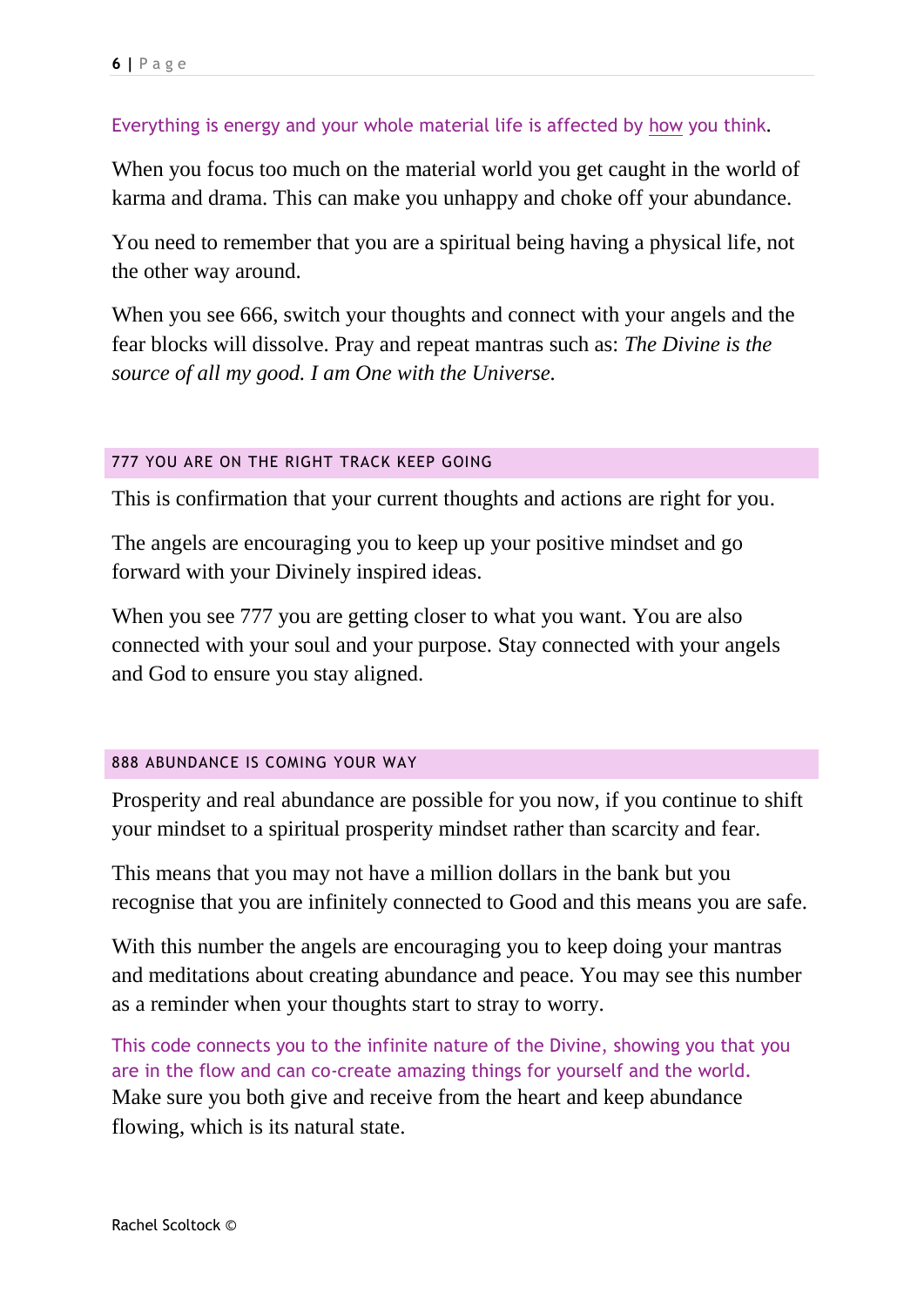#### **999** TIME TO GET ON WITH YOUR LIFE PURPOSE

Your angels are helping you with your life mission. This is a sign to put time and energy into projects and career tasks which are important to you.

Connecting with your soul purpose and passion lights you up and brings meaning back into your life. Your purpose connects you with a deep feeling of fulfilment and have a positive effect in the world.

Be of service- be focused on giving and self-care. Both are important.

999 is an awakening code. When you see multiples of 9 regularly it can be like a phone ringing urgently, calling you to step away from unhealthy activities, drama, addiction and distraction and find something meaningful and purposeful to do.

**99 tells you to complete unfinished business, tie off loose ends, finish projects so you can move forward with your purpose**.

#### **000 REMEMBER YOUR TRUE POWER**

You are one with the Universe and you can change any situation just by remembering and engaging with Divine Power. Call back your power from anywhere you've lost it or given it away.

Protect your energy!

This is a sign from the Highest, asking you to connect through prayer and meditation and mantras to create change for yourself and the planet.

> 000 is an awakening code, calling you to connect with the Divine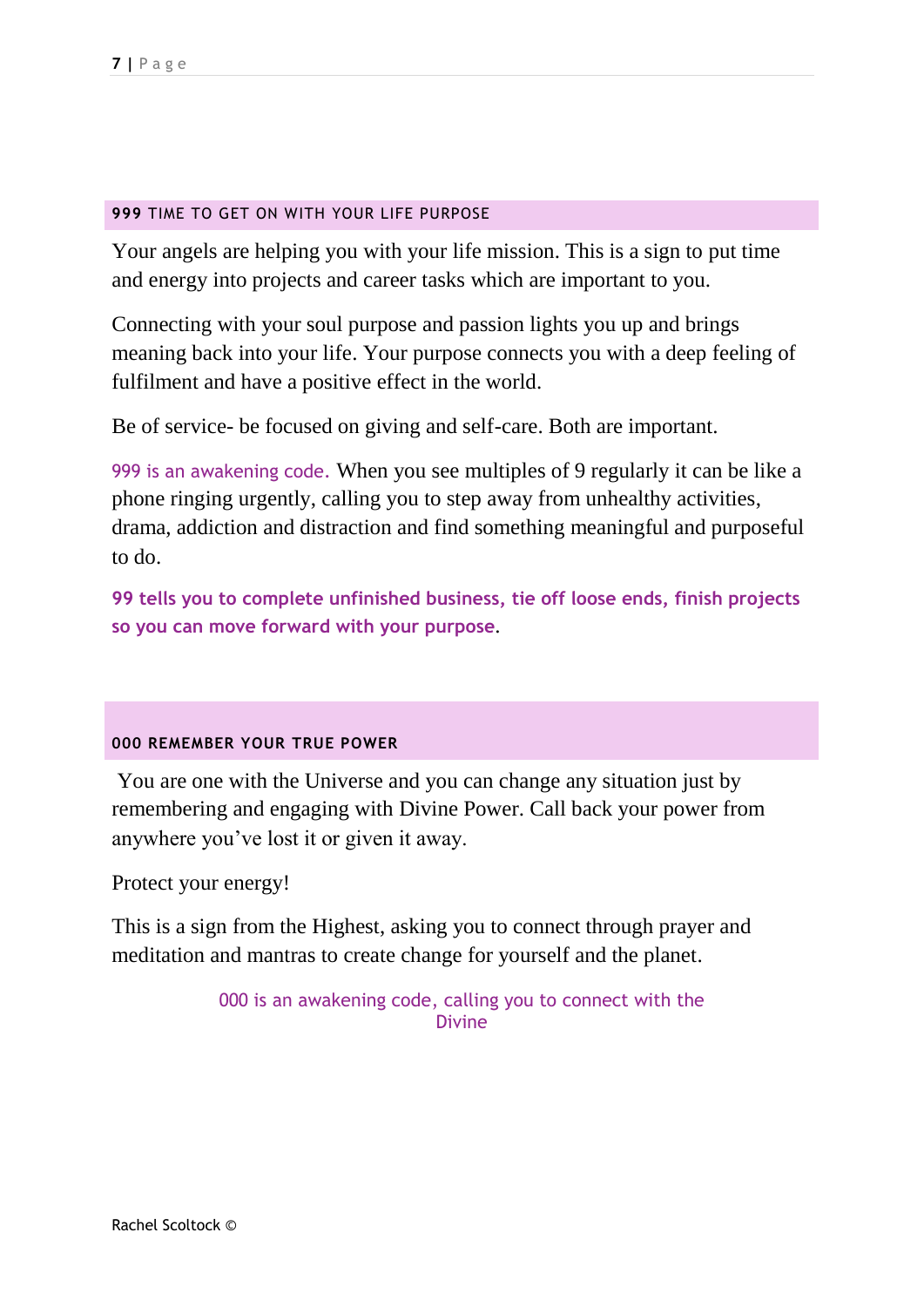#### COMBINATION NUMERICAL CODES:

Sequences of mixed numbers are also Angelic Codes making the message even more specific for you. All you need to do is apply the meaning of the angel codes to decipher their meaning

For example:

#### 1177 171 711 717 17

Combines the meaning of 1- Change your thoughts and 7- You are on the right path

When I see **17** or **1717** consistently, I know my angels are saying: *Keep your thoughts positive, don't give up and keep going.*

#### 228 882 828 282

Prosperity is starting to grow in your life. Notice all the abundance around you and use positive thoughts and gratitude to increase it's flow.

#### 393 939 993 339

Combines the meaning of 3 and 9:

Spiritual guidance is coming about your life purpose, pray for help and tune in!

1010 101 0011 1100 100

Remember that you have Divine power available to you. Uplift your thoughts and connect with the Universe to change your situation!

```
144 441 1144 141 414
```
Ask your angels to help you to uplift your thoughts

5544 545 454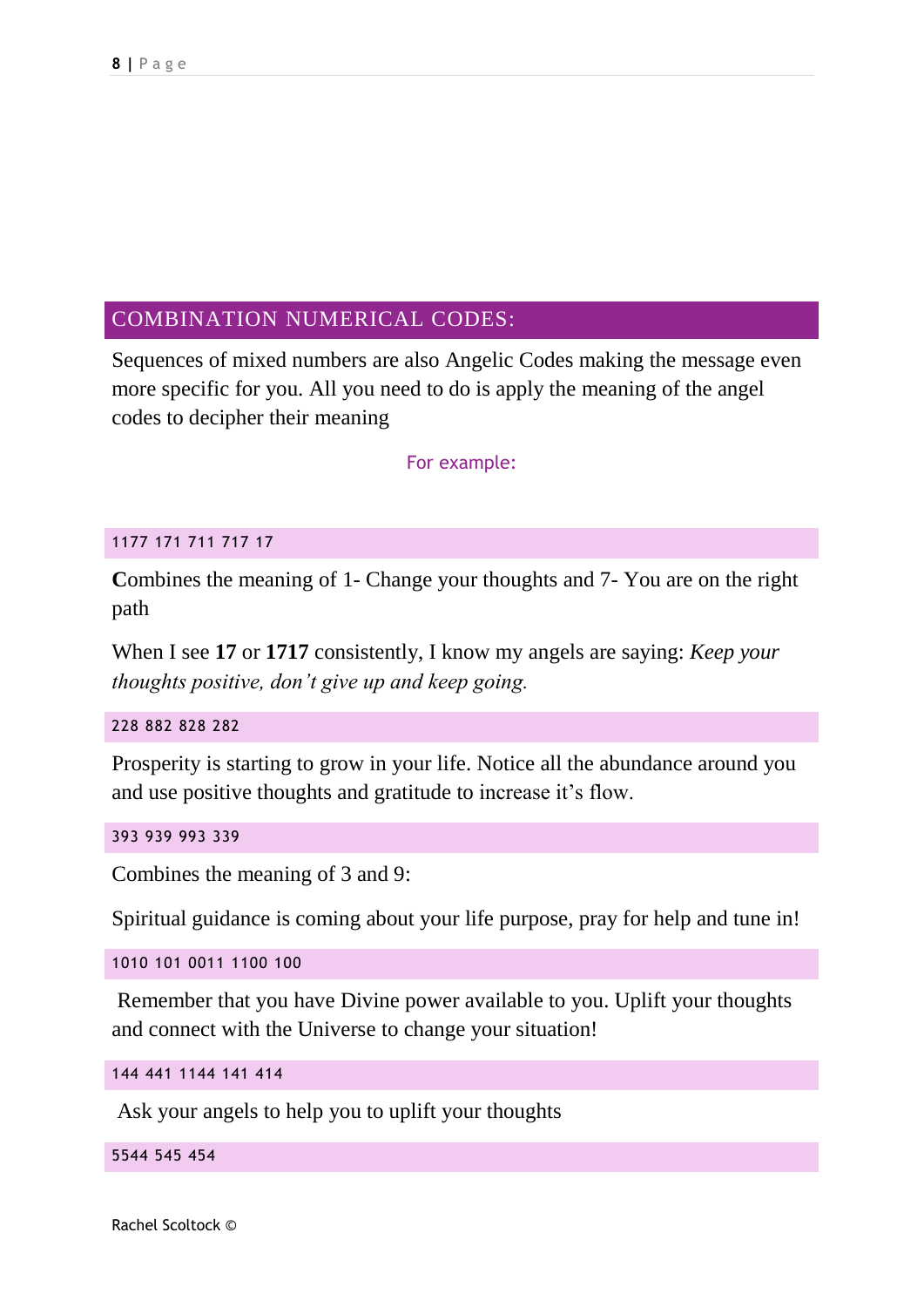The angels are bringing a big change to your life, stay connected with them and know this is divinely guided.

#### 6262 622 226 662

Your ego is blocking your manifestations at this moment, use prayer and faith to adjust your thoughts. Let go of fear so the angels can help you.

#### WHY AM I RECEIVING ANGELIC CODES?

Like all signs, Angelic Codes are an indication that you are receiving communication from the Universe and your angels. This means that your energy is aligning with those higher frequencies, and your awareness is expanding, and your consciousness is connected with the angels.

Maybe you've prayed for help and signs, maybe you're going through an increase in self-awareness and growth.

If you don't receive many signs, then start by politely asking for them. Increase your spiritual vibration through meditation and mantras. Work on yourself by releasing past hurts and negative emotions. Be open to the many ways which God and your angels can connect with you.

Angels always respond to whatever is the highest on your mind at the time, so when you receive an angelic code, you can apply it's meaning to the situation you are working on or praying for help with at that time.

If you've been worrying about abundance, or you are working on your relationships then the sign will probably apply to that. Trust your first thoughts about the signs that you see or sit down and meditate and ask.

If you are unsure about a sequence or sign then you can ask for more clarification from the angels, they can enter your dreams, send you human angels, drop books into your awareness and bring you guidance in all sorts of creative ways.

> Trust your inner intelligence, aka your intuition. The most important elements of angelic communication are faith, openness and gratitude.

By Rachel Scoltock